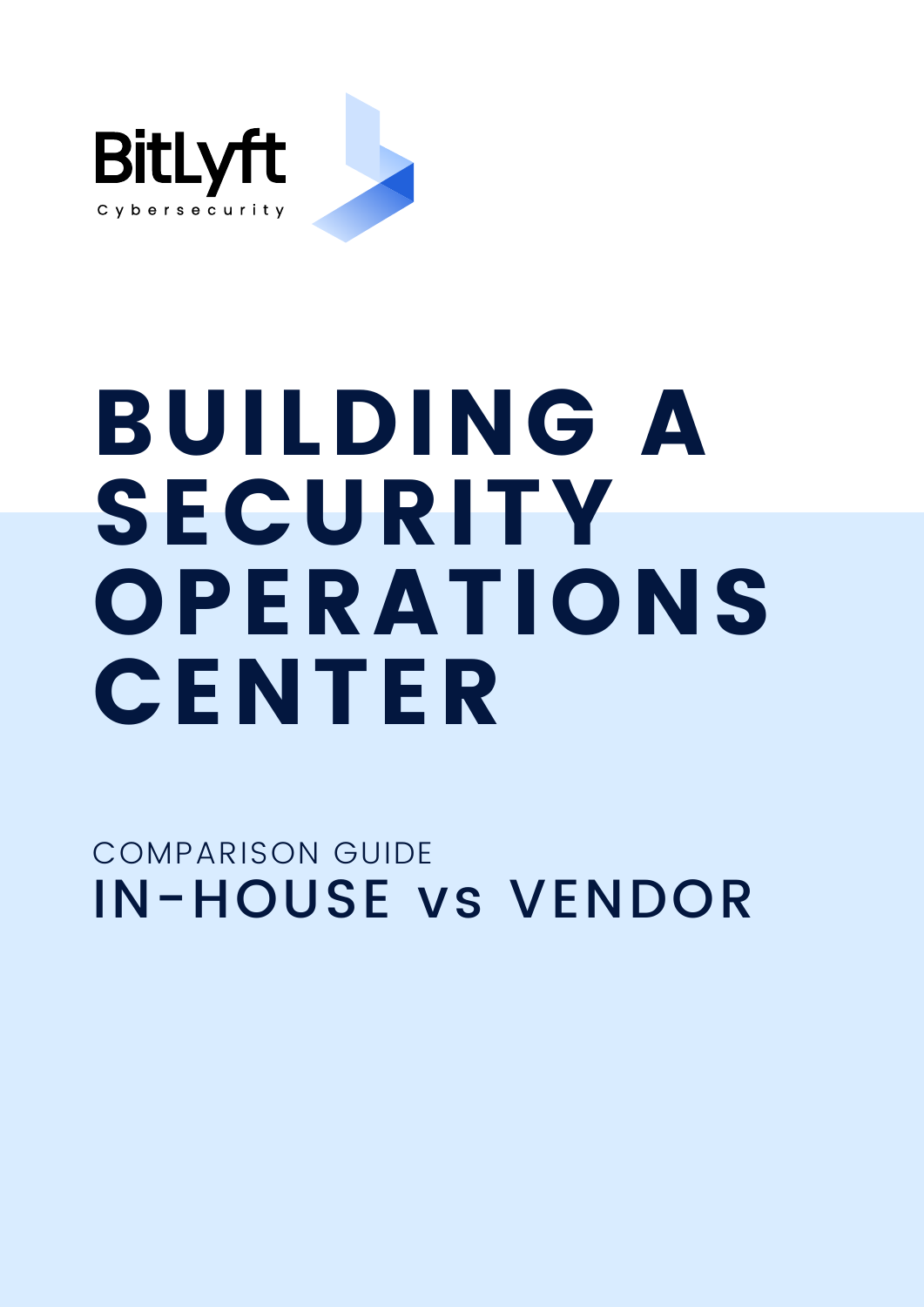## **OVERVIEW**

An organization with data to protect needs to have cybersecurity. There are two main ways that organizations go about building a cybersecurity team, or security operations center. The first method is hiring a complete internal team and buying the software and hardware for them to perform their daily operations. The second method is to hire a cybersecurity vendor to handle your security operations, or simply augment your existing team. There are pros and cons associated with each method of building a security operations center based on your organization size, budget, and goals. The following guide will compare and contrast the important components to consider.

### TABLE OF CONTENTS

| Uptime and Coverage |  |
|---------------------|--|
|                     |  |
|                     |  |
|                     |  |
|                     |  |
|                     |  |
|                     |  |
|                     |  |
|                     |  |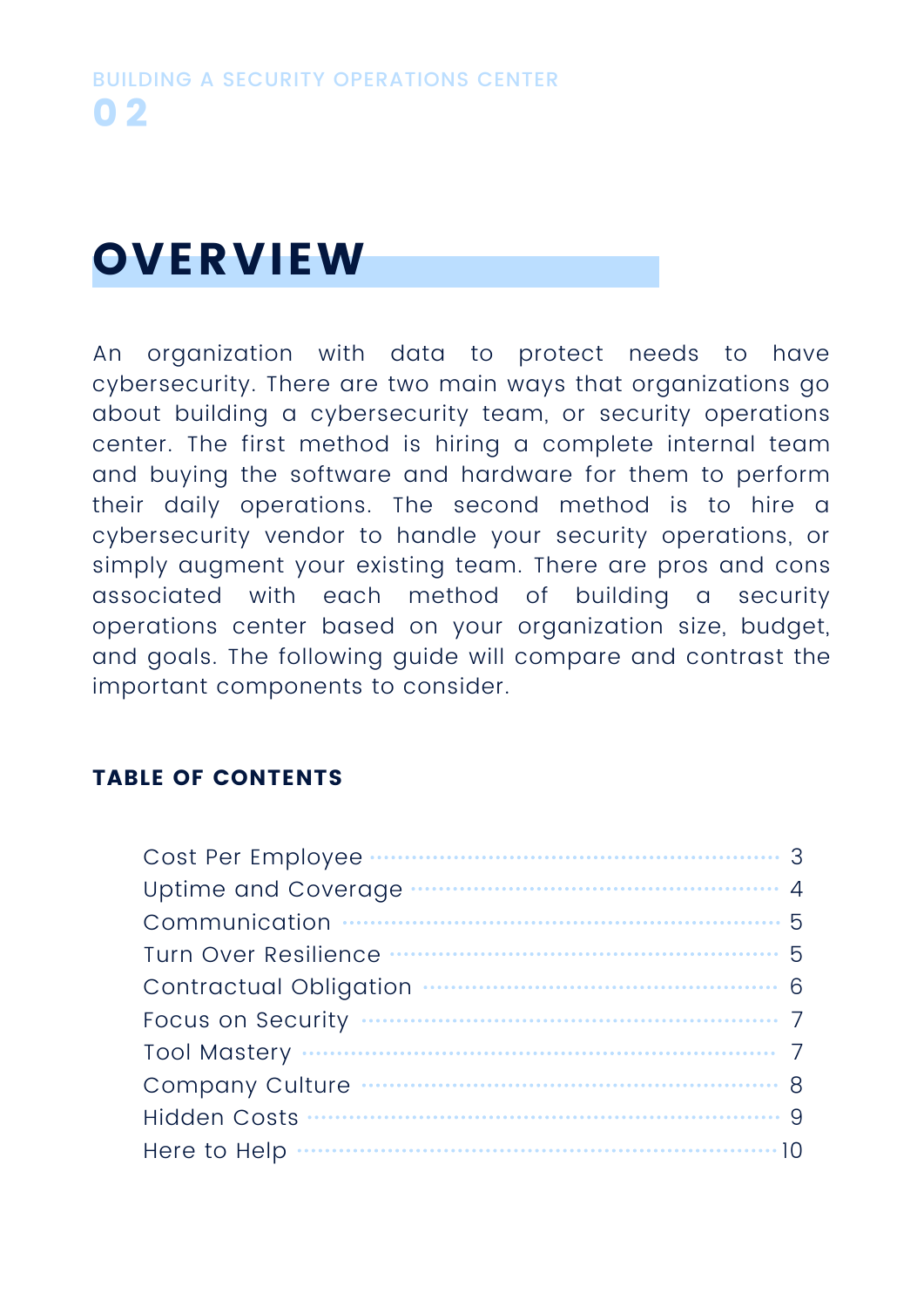## COST PER EMPLOYEE

### IN-HOUSE VENDOR

Your organization is on the hook for everything. Salary, benefits, bonuses, and paid time off for all security operations center employees. Salary will be the largest expense to your organization. Below are the national averages for the common positions to fill depending on the size of your organization.

Your security operations center will come fully staffed by the organization that you choose. You will not need to worry about sick time, benefits, or vacation time. The company you hire is required to manage personnel and staffing ensuring that you are covered 24/7/365.

| <b>JOB TITLE</b> | <b>STAFF</b> | <b>SALARY</b>   |
|------------------|--------------|-----------------|
| Analyst          | 4            | $$53K - $116K$  |
| Engineer         | $2 - 4$      | $$73K - $130K$  |
| <b>Director</b>  |              | $$105K - $198K$ |
| <b>CISO</b>      |              | $$176K - $263K$ |
| CIO              |              | $$100K - $263K$ |

**AVERAGE COST: \$739,000 - \$1,708,000** Data by

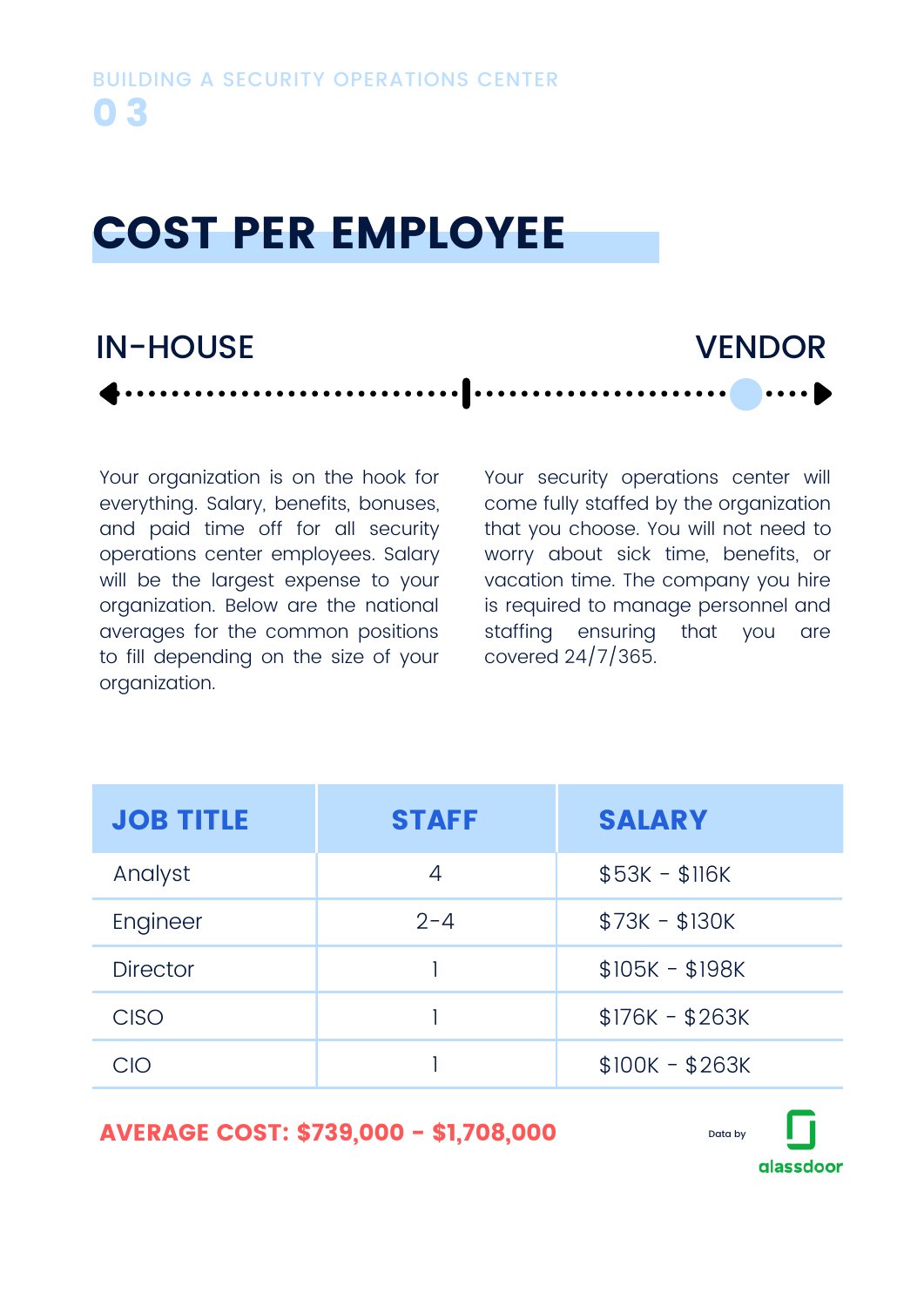## UPTIME AND COVERAGE

. . . . . . . **.** . . . . . . . .

### IN-HOUSE VENDOR

Hiring a single security analyst can be anywhere from \$53,000 to \$116,000. This only guarantees coverage eight hours a day, five days a week and doesn't include PTO. Cybersecurity requires full time coverage (24/7/365) and the ability to respond quickly and remediate in real time.

A vendor allows you to no longer worry about your analysts getting sick or taking a vacation. The responsibility always falls onto the vendor to ensure that you have 24/7 coverage and your network is protected 100% of the time.

### IN-HOUSE UP TIME



STANDARD 9-5 EMPLOYEES ARE ONLY WATCHING YOUR NETWORK 23.8% OF THE TIME. THIS LEAVES YOUR NETWORK EXPOSED FOR 76.2% OF EVERY WEEK.

\*Based on a 40 hour work week.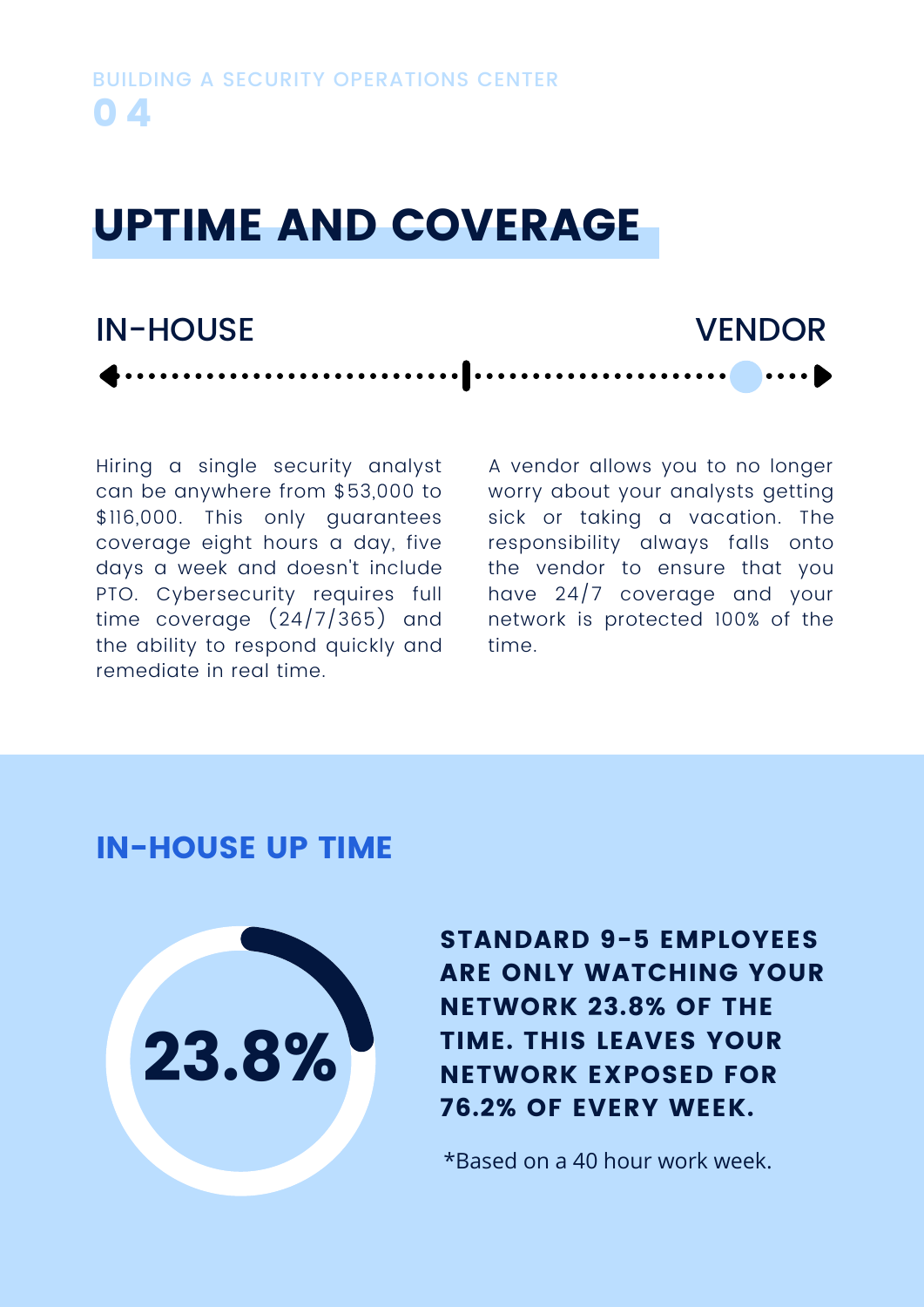## **COMMUNICATION**

### IN-HOUSE VENDOR

One of the biggest advantage to having an in-house security team is control and communication. You remain in control of the day to day operations of your security team and the tasks they are assigned. They are focused solely on your environment 24/7/365. There are no additional clients that your SOC team is required to monitor. Typically, communication is the fastest with an in-house team as compared to a vendor.

Not all vendors will have communications comparable to an in-house SOC team. However, the quality of the communication can be significantly higher. For example, you may only receive notifications of high level alerts and not the less critical issues. A vendor may also have insights that your internal team might not. This is because they have their eyes on multiple environments throughout the day.

## TURN OVER RESILIENCE

### IN-HOUSE VENDOR

Turnover for small in-house teams can be a nightmare. In many cases a team member leaving work can cause major headaches in the SOC. It's important to consider the vulnerabilities that each member of your team could present if they were to suddenly leave.

Using a vendor for your security operations center insulates you from hearing the the words "I quit" or "match my other offer." Vendors carries the responsibility to hire, train, and retain analysts. If employees stay with the vendor, it's a good sign they treat their staff well and they're happy while protecting your environment.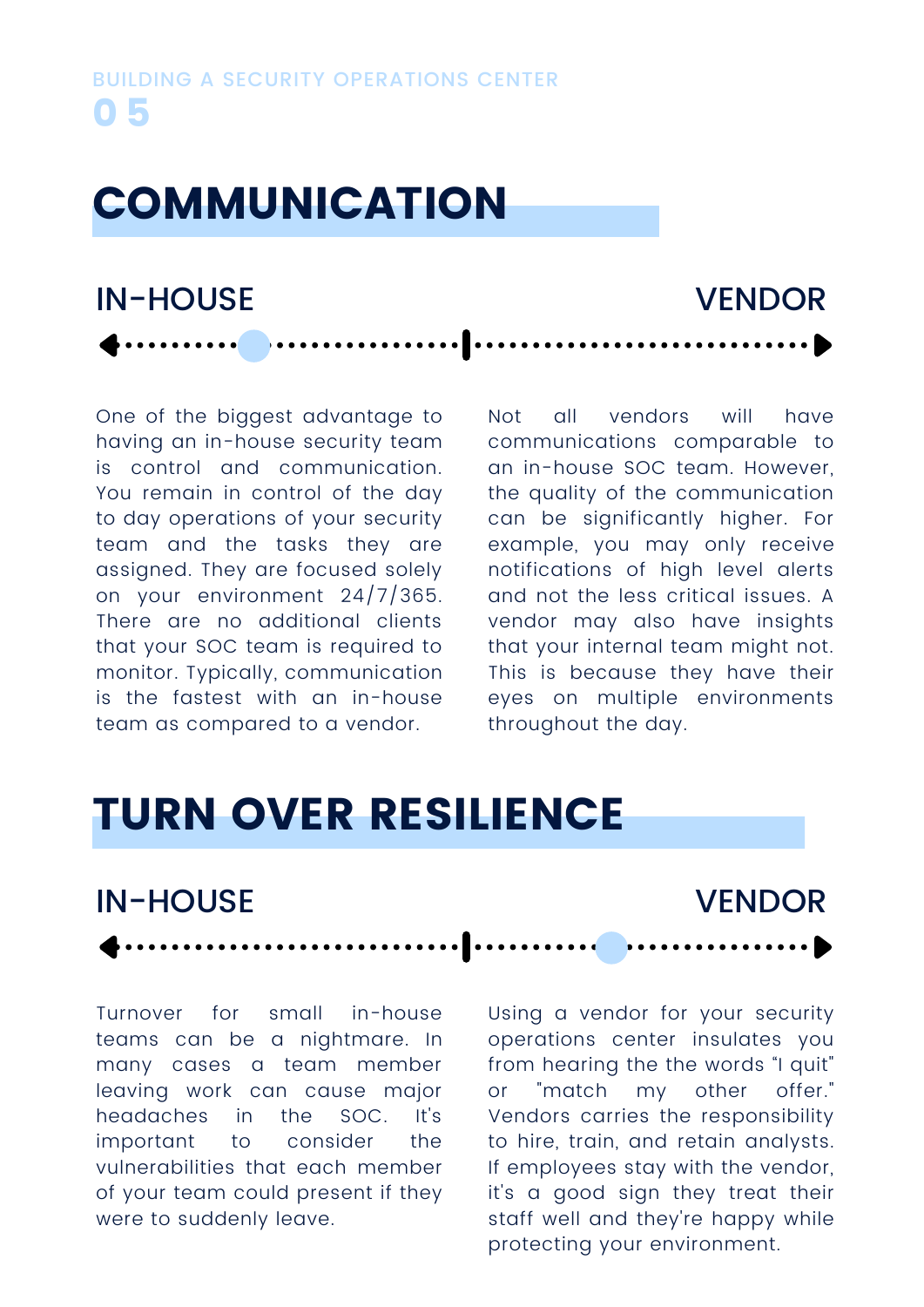## CONTRACTUAL OBLIGATION

### IN-HOUSE VENDOR

. . . . . . . . . . . . . . . . . **.** 

Depending on the region, the United States "at will employment laws" allow you to hire and fire employees when you see fit. There are no contractual obligations to keep employees that you feel are not performing to your organization's standards. You retain the ability make staffing decisions to ensure you're getting the performance your organization needs.

In most cases you are contractually tied to your vendor's cybersecurity team. You may not be able to remove members from your team at will. If there is a bad relationship or you are shifting budgets, you could be on the hook for the duration of your contract. Ensure you review the termination clauses in the SOW and MSA to understand your commitment, even on monthly subscription models.

ALWAYS REVIEW YOUR VENDOR'S MSA & SOW FOR CLAUSES PERTAINING TO PERFORMANCE AND TERMINATION IN ORDER TO ASSESS YOUR LONG TERM CONTRACTUAL OBLIGATIONS.

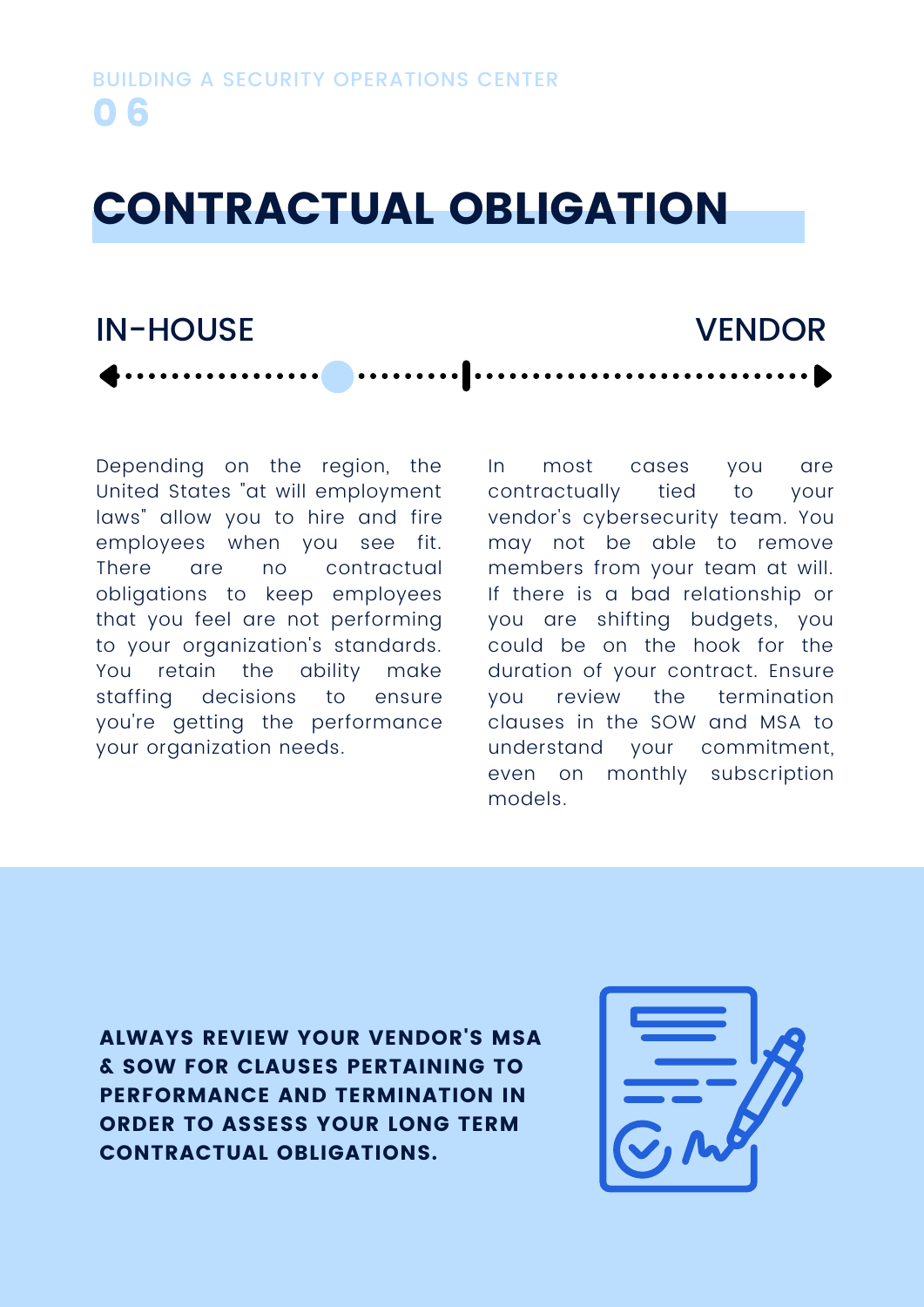## FOCUS ON SECURITY

### IN-HOUSE VENDOR

Oftentimes we find that internal security staff get called in as IT personnel. This takes their focus away from just protecting your organization. Larger organizations can afford to hire individual specialists to segment skillsets, but small to medium size businesses typically lack the budgets to get specialized people.

◀………………………………

When using a vendor you should count on your team being laser focused on cybersecurity. Having a fully staffed security operations center will ensure that there are eyes on your environment at all times if anything should go wrong. It's also important to assess whether the vendor you're hiring is focused on security, or just adding it on to a wide range of other services.

## TOOL MASTERY

### IN-HOUSE VENDOR

Having a powerful tool is only part of the battle. Having highly trained users that knows how to utilize the tool to its full potential will give you the greatest ROI. Every time you add a new tool to your team's cybersecurity stack there is a learning curve. Your inhouse staff may not be operating at full capacity for quite some time as they learn the new tool.

Your vendor should come with a full stack of cybersecurity tools to which they are highly trained to use. You can also leverage partnerships with SaaS offerings through your vendor to get better pricing. SIEM tools are a great example of a robust software that needs certified experts to install and manage to get the most ROI.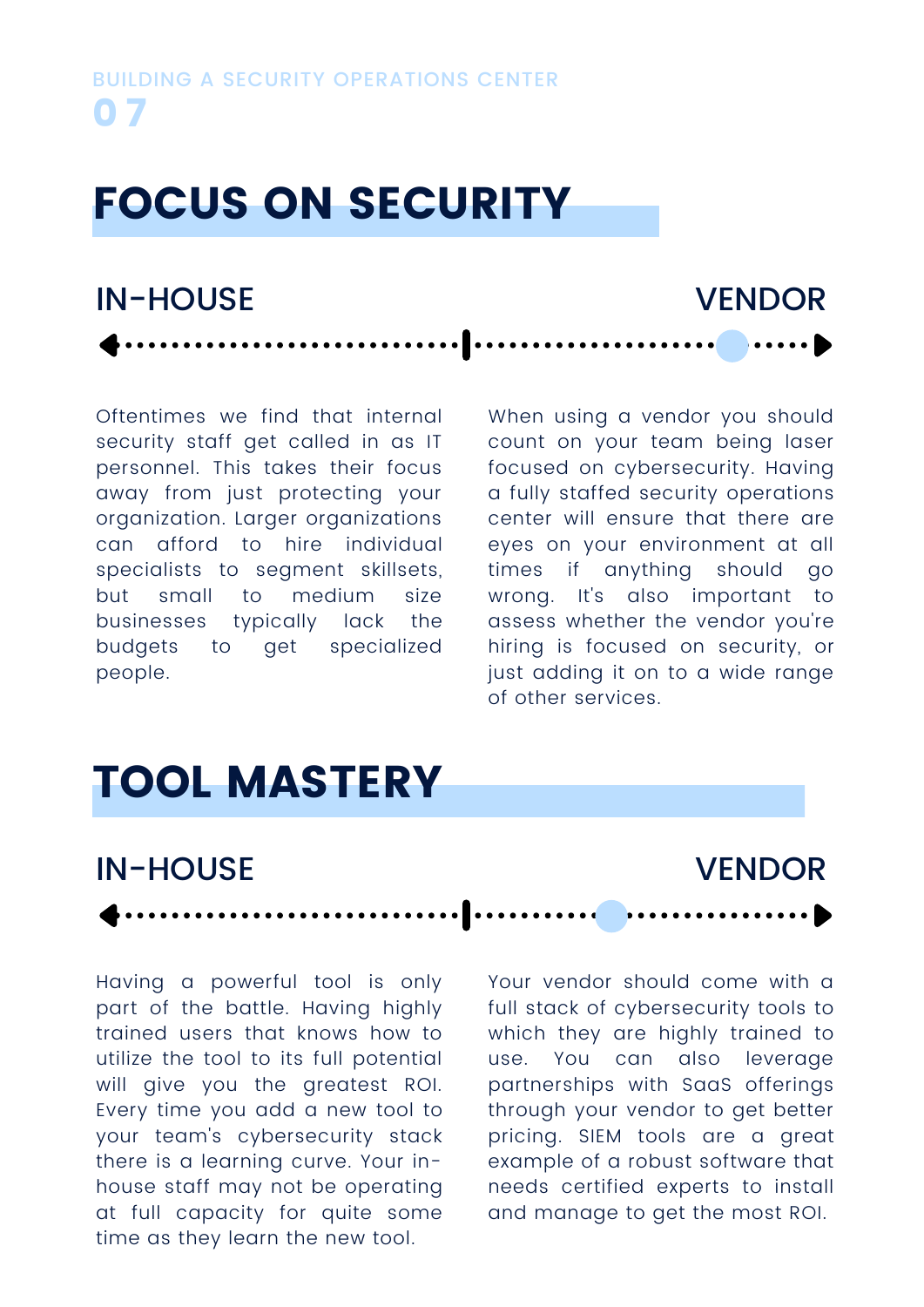## COMPANY CULTURE

 $\color{red} \bullet \color{blue} \bullet \color{blue} \bullet \color{blue} \bullet \color{blue} \bullet \color{blue} \bullet \color{blue} \bullet \color{blue} \bullet \color{blue} \bullet \color{blue} \bullet \color{blue} \bullet \color{blue} \bullet \color{blue} \bullet \color{blue} \bullet \color{blue} \bullet \color{blue} \bullet \color{blue} \bullet \color{blue} \bullet \color{blue} \bullet \color{blue} \bullet \color{blue} \bullet \color{blue} \bullet \color{blue} \bullet \color{blue} \bullet \color{blue} \bullet \color{blue} \bullet \color{blue} \bullet \color{blue} \bullet \color{blue} \bullet \color{blue} \bullet \color{blue} \bullet \color{$ 

### IN-HOUSE VENDOR

. . . . . . . . . . . D

Your in-house team should live and breathe your company culture. They should be trained to do things exactly the way you want them to be done, every single time. They are trained in your organizational team norms and expectations, and are the first line of fulfilling your company vision and mission.

A SOC vendor has their own company culture and set of team norms. Before you sign a contract, get to know your vendor's internal culture and preferred method of communication. It's important to understand the type of people who will be protecting your environment and how they will interact with your staff.



ENSURE YOUR VENDORS ALIGN WITH YOUR ORGANIZATIONAL VISION, MISSION, AND VALUES.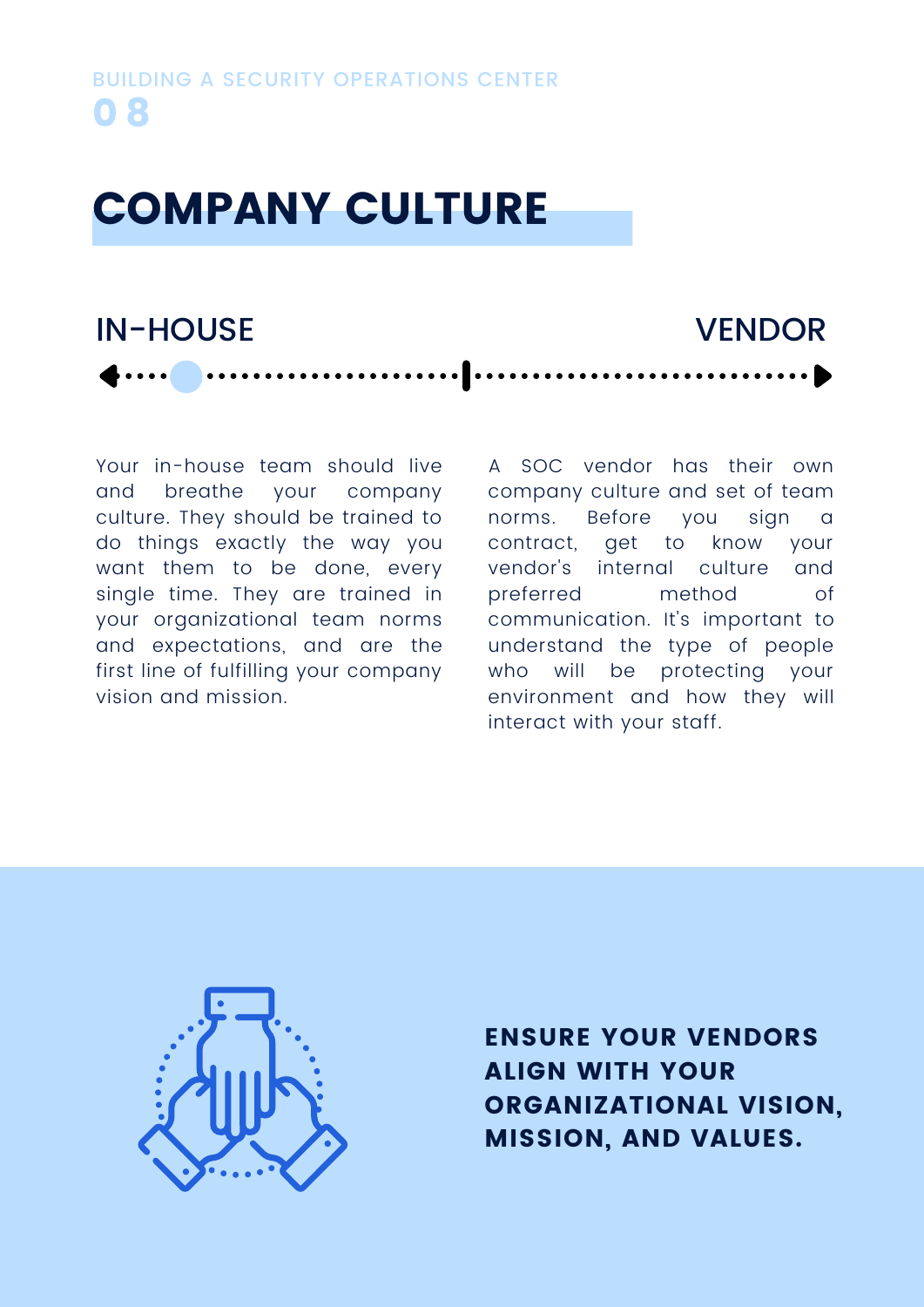## IN-HOUSE HIDDEN COSTS

We know it's difficult to navigate whether to build a security team internally or to outsource to a vendor. So here are a few additional hidden costs to consider when building an in-house security team.

You may be paying full retail price for security tools when a vendor can oftentimes arrange discounted pricing.

Some of the products that you will need to purchase for an in-house team could already be licensed by your vendor.

You will need to purchase the hardware to allow your internal SOC team members to do their job.

Consider the time it takes to train team members and implement new security tools.

There is often downtime for training new employees or continued education courses that could incur additional costs.